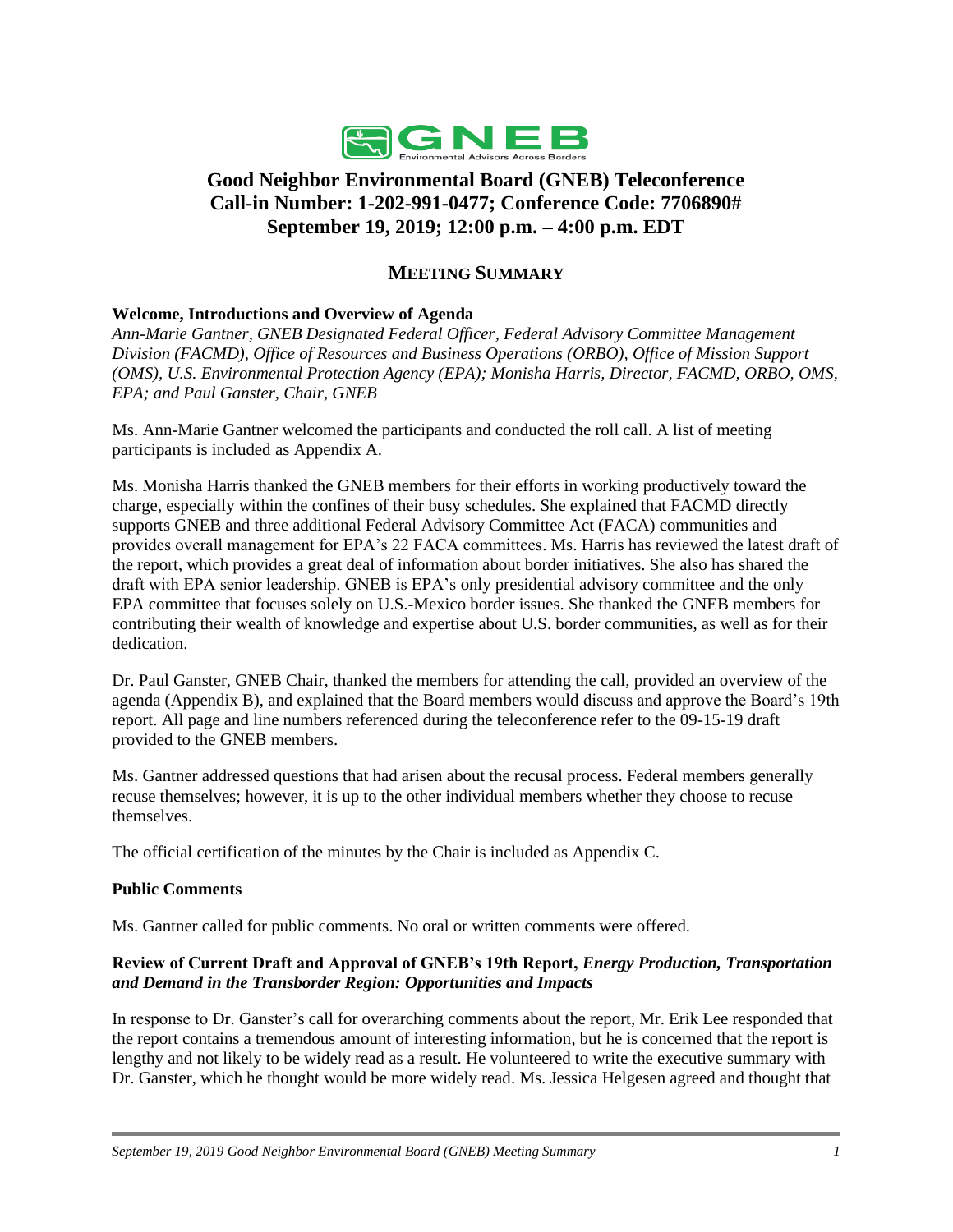the chapters on the U.S. and Mexican Energy sectors could be condensed, which would allow readers to get to the border discussion sooner.

 the 08-18-19 version of the report based on the four themes identified at GNEB's June face-to-face Ms. Kristine Yurdin explained that a subgroup of the Board had categorized the recommendations from meeting. The group consolidated the recommendations as needed and obtained input on how to frame them as actionable items. Ms. Rebecca Roose added that the group also incorporated information to ensure that each recommendation is geared toward an appropriate action that the government, particularly the White House and Congress, can take to reframe policies; these actionable items are categorized under research and incentives, regional sustainability planning, or binational collaboration. Mr. Eddie Moderow stated that the group also had standardized the recommendations. Dr. Ganster asked for comments about the recommendations.

 energy production and transportation policies as mentioned in Recommendation 8(d). Ms. Melanie agreed. Mr. Anaya suggested adding language to link energy production to Border 2020 air, water and Ms. Helgesen asked for clarification that the Border 2020 program is the correct program to implement Scruggs explained that the Texas Council on Environmental Quality had suggested the language because many of Border 2020's activities overlap in this area, and Mr. Moderow added that it is important to support Border 2020 where possible. Dr. Ganster suggested adding the following clause: "…that affect the environment of the border region related to energy production and transportation." Border 2020 provides a mechanism for border communities to put forward their regional environmental concerns. Ms. Helgesen noted that Border 2020 has an energy efficiency component but does not focus on energy production. Mr. Gilbert Anaya thought that this issue could be addressed by focusing on the portion of Recommendation 8(d) that speaks to leveraging resources to help vulnerable populations because this is a Border 2020 activity. He likes linking environmental and public health challenges to address issues in border communities. Ms. Roose agreed with this focus and thought that perhaps energy production and transportation were included to link the recommendation to the current title of the report. Dr. Julie Smith environmental goals as they relate to energy.

Ms. Yurdin suggested that Recommendation 11 should remain broad and not mention specific renewables. The GNEB members agreed to the change.

 Dr. Jeffrey Payne thought that the National Oceanic and Atmospheric Administration (NOAA) should be added to Recommendation 4, as the agency provides information about weather and water availability and also leads the National Integrated Drought Information System. GNEB supported this change.

 reads the recommendation as being focused on energy sustainability and the planning process for those preparation for future environmental conditions. Dr. Ganster agreed that it is necessary to understand future energy demand and factors that may affect this demand. Dr. Payne noted that his concern is more Dr. Payne suggested the following addition (italicized) to Recommendation 6: "…increase resiliency, *consider the potential impacts of future environmental conditions*, provide for strategic…" Dr. Smith energy resources as markets and policy decisions. Dr. Payne agreed that his addition would not be appropriate based on this interpretation. He volunteered to develop a new recommendation focusing on basic and focuses on one factor versus many. Mr. Moderow commented that resiliency suggests change over time, and the report discusses climate change in a meaningful way early in the report. Dr. Margaret Wilder added that the Board members had discussed sustainable infrastructure during the June face-toface meeting, but the concept has been somewhat lost in the recommendations. Dr. Payne agreed to include this sustainable infrastructure in the language that he develops.

Dr. Smith noted that the "term of art" in the energy field is "resilience" and suggested that the term "resiliency" be globally replaced with "resilience."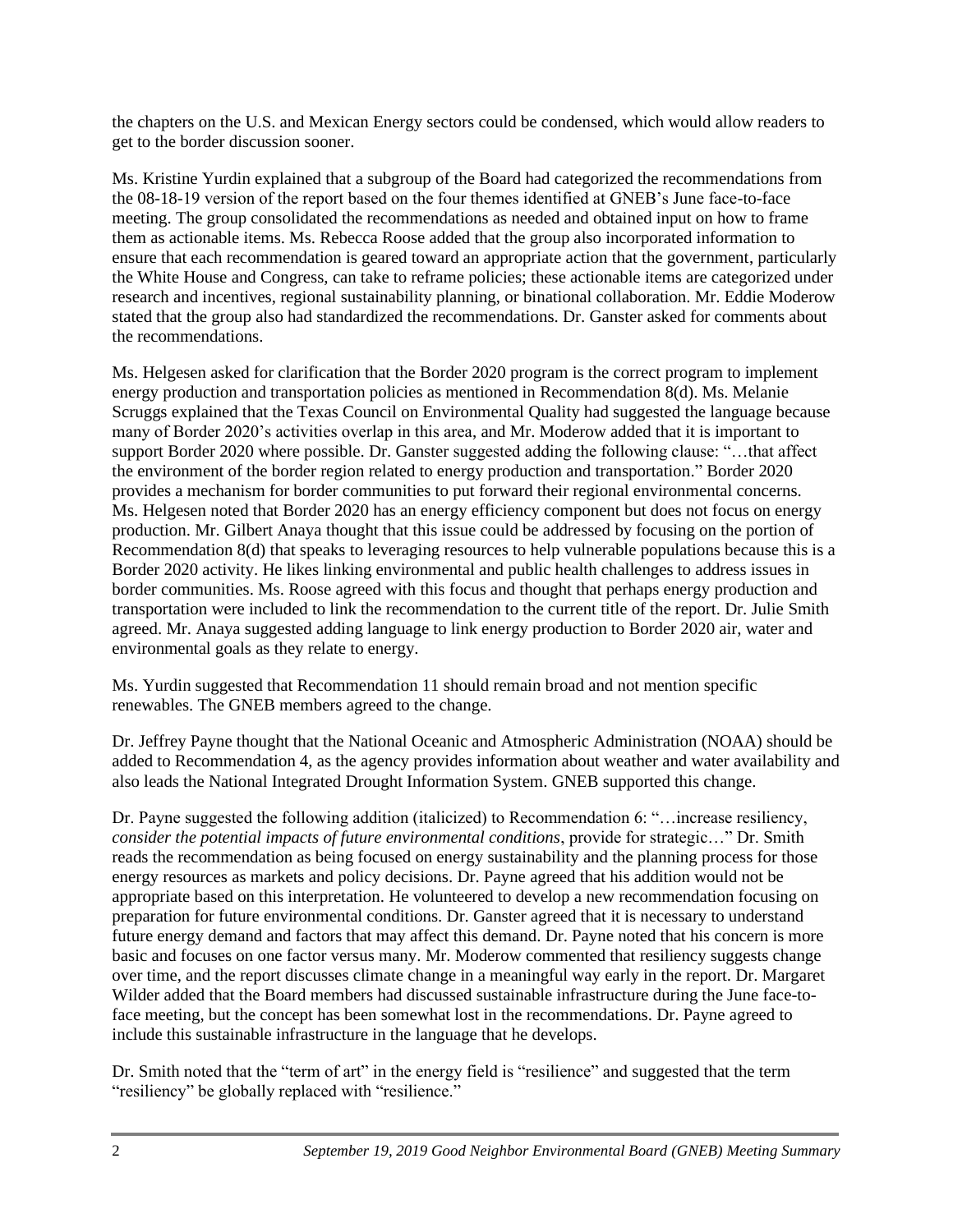Ms. Yurdin recommended using active voice throughout the report whenever possible.

Dr. Ganster asked the Board to review each chapter of the report.

Dr. Wilder responded to a comment in the report about the references in Section 1.4. Reference 33 could be used in addition to the GNEB report that is referenced. Dr. Ganster added that there is historical precedence to reference previous Board reports, and the report that is referenced is based on scientific data and analysis. Three GNEB members who helped to write the report participated in the National Climate Assessment.

 Ms. Melanie Scruggs responded to a comment in the report about the energy standards in Texas report. The sentence will be revised as follows: In 2010, the Public Utilities Commission of Texas mentioned in Section 1.6, explaining that the efficiency goal of 25 percent is correct as stated in the established a goal to meet 25 percent of growth in demand in 2012 through energy efficiency and is requiring utilities to meet peak demand energy efficiency targets.

Dr. Smith thought that, overall, the chapters devoted to the U.S. and Mexico energy sectors are concise and provide a broad, high-level overview of the sectors.

 The GNEB members agreed to delete the introductory language at the beginning of Chapter 2. Ms. Yurdin noted that the final two sentences of the paragraph describing Chapters 3 and 4 also would need to be removed.

 scope of environmental regulation as it relates to energy production and transportation. Dr. Smith agreed Ms. Roose thought that Section 2.3 needed to be retained because it provides a high-level overview of the that it should be retained, but it could be moved to make the organization flow more logically. She provided suggestions on language to move into the One Federal Decision discussion in Section 2.5:

- The sentence: Other useful resources on federal permitting on the border include the Permitting Dashboard and the U.S. Department of Transportation's Federal Highway Administration's Environmental Review Toolkit.
- The paragraph beginning with "The Permitting Dashboard is an online tool..."

Ms. Roose noted that the suggested language is needed to provide the high-level overview in Section 2.3, so if the language is moved, a cross-reference to the new section should be added. The GNEB members agreed to reorganize the text and provide the cross-reference. Dr. Smith will provide her tracked-changes version of the report to Ms. Gantner to forward to Ms. LeBaron to reorganize the discussed text.

Ms. Yurdin noted that the following sentence is redundant and could be deleted: "One Federal Decision strives to ensure a coordinated, predictable and transparent environmental review for permitting decisions of major infrastructure projects by streamlining the process and clearly defining federal agencies' roles and responsibilities." The Board agreed.

The GNEB members considered the background information about the pipeline dispute that is discussed in Chapter 3. The dispute has since been resolved. Mr. Sol Sussman and Mr. Lopez will provide language about the resolution of the pipeline dispute for this section.

 Mr. Mario Lopez noted that the quote, "we are avoiding the outrageous theft that private industry is doing," cited in the report refers to pipeline contracts and not the clean energy auctions, as stated in the report. The GNEB members agreed to delete the entire sentence that includes the quote.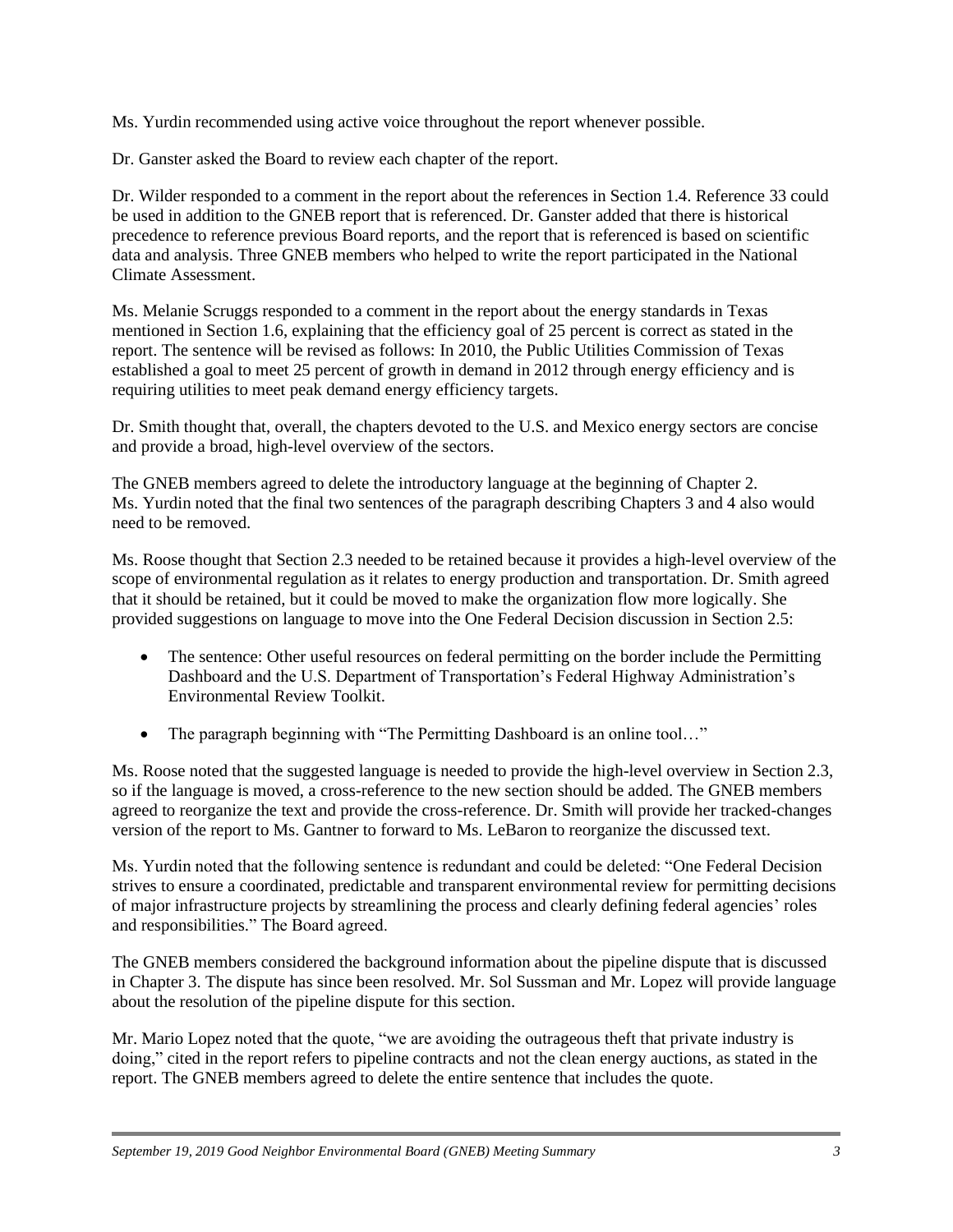section: "In the meantime, the Mexican energy sector remains under the full control of the federal The first two sentences of the first paragraph of Section 3.1.3 provide an overly broad statement about a very nuanced issue. The opposition to the Mexican president's energy views is not germane to this report. GNEB members agreed to delete these sentences and change the title of Section 3.1.3 to "President López Obrador's New Energy Policies." Board members also agreed to delete the following sentence in this government."

 Mexico may affect the U.S. energy sector. Dr. Ganster agreed that the section is challenging to write Mr. Lopez noted that the Mexican president would like to separate the economic powers from political decision-making in Mexico, which has precipitated the shifts within the energy sector. Dr. Sweedler reminded the Board that the report is not an analysis of the current philosophy in Mexico. The mention of energy sovereignty provides the appropriate background for the reader to understand how decisions in because of the evolving nature of the issue.

 enterprise since the 1960s; therefore, the word "now" should be removed from the first sentence of Mr. Lopez noted that the Comisión Federal de Electricidad has been operating as a productive state Section 3.2.4

The Board members discussed the proper use of the following acronyms: IBWC, MxIBWC and USIBWC. Mr. Anaya can help to ensure that the acronyms are used correctly in the report.

 Dr. Smith has updated some language and references for Section 4.3 for accuracy; she will provide the document with her tracked changes for the Board to review.

 addition, SB 100 requires a 100 percent carbon-free grid by December 31, 2045." Mr. Lopez noted that, on page 74, line 3, the California clean energy mandate of 100 percent by 2045 is not mentioned with the 2013, 2016, 2020, 2026 and 2030 goals. Mr. Early explained that the "renewables portfolio standard" described in that paragraph is different from the 100 percent clean energy mandate in SB-100. The following sentence will be added after the first sentence of the paragraph in question: "In

Mr. Early will try to locate a high-resolution map of power plants in Southern California or just in San Diego and Imperial Counties.

The Board agreed to the editorial suggestions for Section 5.1.1 provided by Ms. Helgesen.

 Dr. Sweedler noted that he was unable to find power content label data more recent than 2017. If a new table is available prior to the publishing of the report, it can be added.

Dr. Patricia Juárez-Carrillo asked about the use of the acronym "SDG&E" on page 81 in line 11 and whether it should be spelled out. Ms. Kristen LeBaron will address all editorial issues, including defining acronyms, in her editorial review of the final document.

 Mr. Lopez thought that it is important that the report mention the closing of the San Onofre Nuclear Generating Station in the section about factors influencing future demand. Mr. Early will develop a sentence about the closing for Section 5.1.4.

Ms. Kimberly Collins answered a question that had been raised about Table 6, and she will develop a sentence for the report to address this question.

Ms. Michelle Freeark commented on the lack of consistency among the sections describing the states. These sections should include information about each state as relevant to the topic of the report. Dr. Ganster explained that the sections were made as consistent as possible during content editing.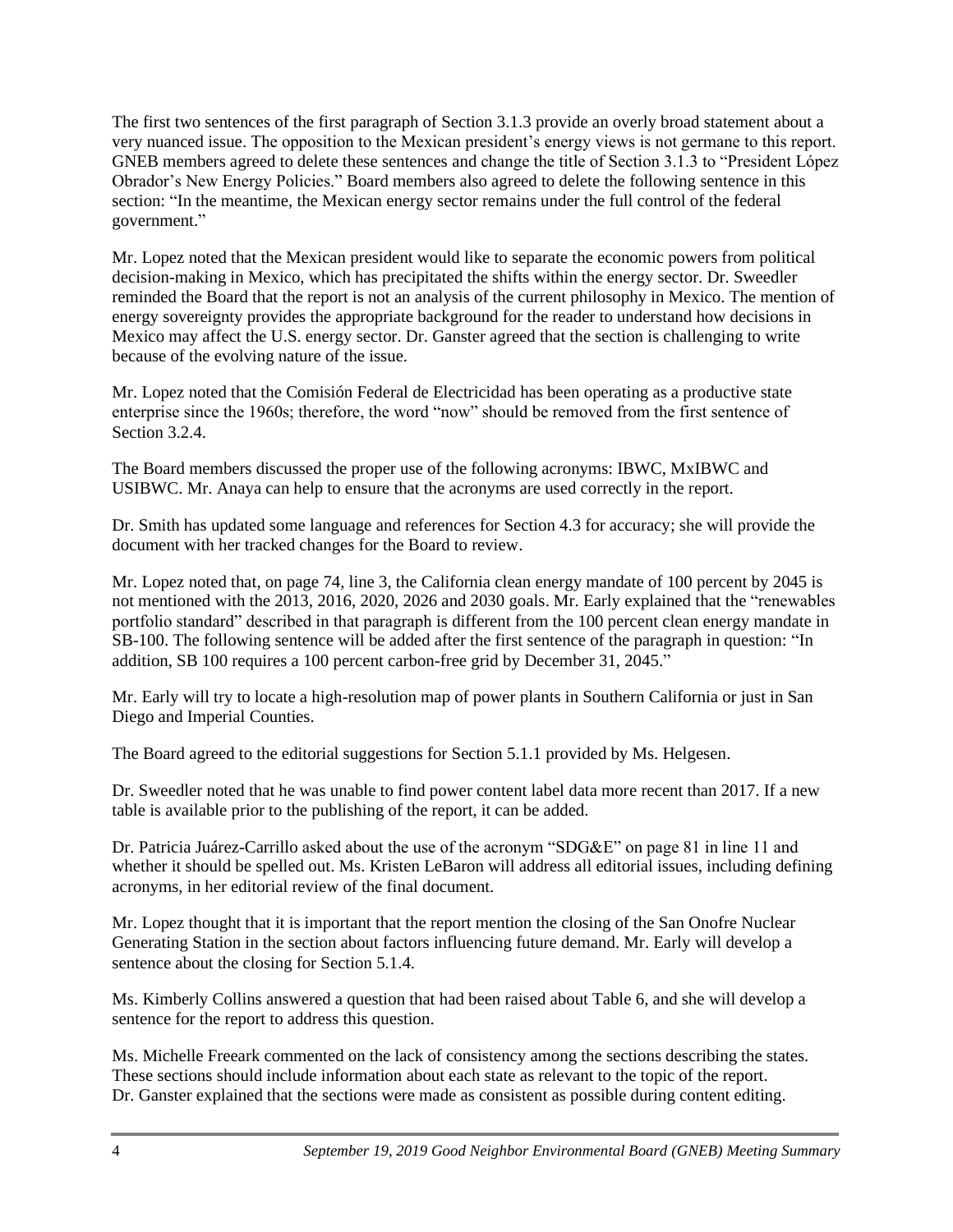Ms. Freeark will develop additional language to explain the relevance of Figure 17.

Dr. Ganster, Ms. Gantner and Ms. LeBaron will consult with the graphic designer about Figure 20, as there are no alternative figures available.

The sentence in line 11 on page 108 will be revised to say: Doña Ana County has the second-largest population in the state with 217,522 individuals, mostly distributed along the Rio Grande corridor—a narrow band that runs approximately 90 miles north to south

 clarification. Ms. Tiffany Goolsby added that the term can refer to an area or the nonprofit organization, Dr. Patricia Juárez-Carrillo asked about the use of the term "Borderplex area" when referring to the Paso del Norte region and wondered which term was more common or appropriate. Mr. Lopez explained that the Borderplex Alliance is a nonprofit organization dedicated to promote economic development in the El Paso (TX)––Ciudad Juárez (Mexico)–Las Cruces and Doña Ana County (NM) region. Ms. Roose will confirm the correct use of the term, as it is possible that the New Mexico Environment Department may have misspoken when using the term. The text that Ms. Yurdin plans on sending will include the and a Google search confirms this. The Paso del Norte Borderplex Veteran Coalition Fund organization uses both terms in its name as well. Mr. Moderow commented that he also uses both terms, although he would not refer to Paso del Norte Air Basin as the Borderplex Air Basin.

 version of the report, but she thought that a nexus exists with energy, and she developed two sentences to Ms. Yurdin noted that a good deal of text related to economic information had been deleted in the latest connect the two concepts. She proposed adding the following language: Doña Ana County is designated as a U.S. foreign trade zone administered by the U.S. Customs and Border Protection. In 2016, the southern part of the county and most of Luna County were designated as opportunity zones; therefore, tax incentives may provide for leveraging opportunities. Dr. Ganster noted that the revised text still refers more to general economic development rather than specifically to energy development, so the connection must be made if the text is to be added, especially since the other border states do not include this type of information in their sections. The Board agreed to add New Mexico's text if it relates to energy development.

 plant." She will provide the reference for this addition in the material that she sends. Ms. Yurdin provided updated information about power plants in the border region in New Mexico. The updated sentence on page 109 should read: "In addition to solar power plants, the border region in New Mexico includes several natural gas power plants, one geothermal resource area, and one biomass power

Ms. Yurdin suggested the following changes:

- Delete the phrase "all of" in the sentence that begins "All of the state's new and planned electricity generating capacity…"
- Updates to language in 5.3.4, including new information received from New Mexico's Air Quality Bureau about the energy byproducts.
- Delete "administrative" in the title of Section 5.3.6.
- At the end of the first paragraph under Section 5.3.6, insert a sentence about the Camino Real Regional Utility Authority (CRRUA) to recognize that in 2012 the city of Sunland Park and Doña Ana County combined to form the CRRUA via a joint power agreement and share planning and zoning authority.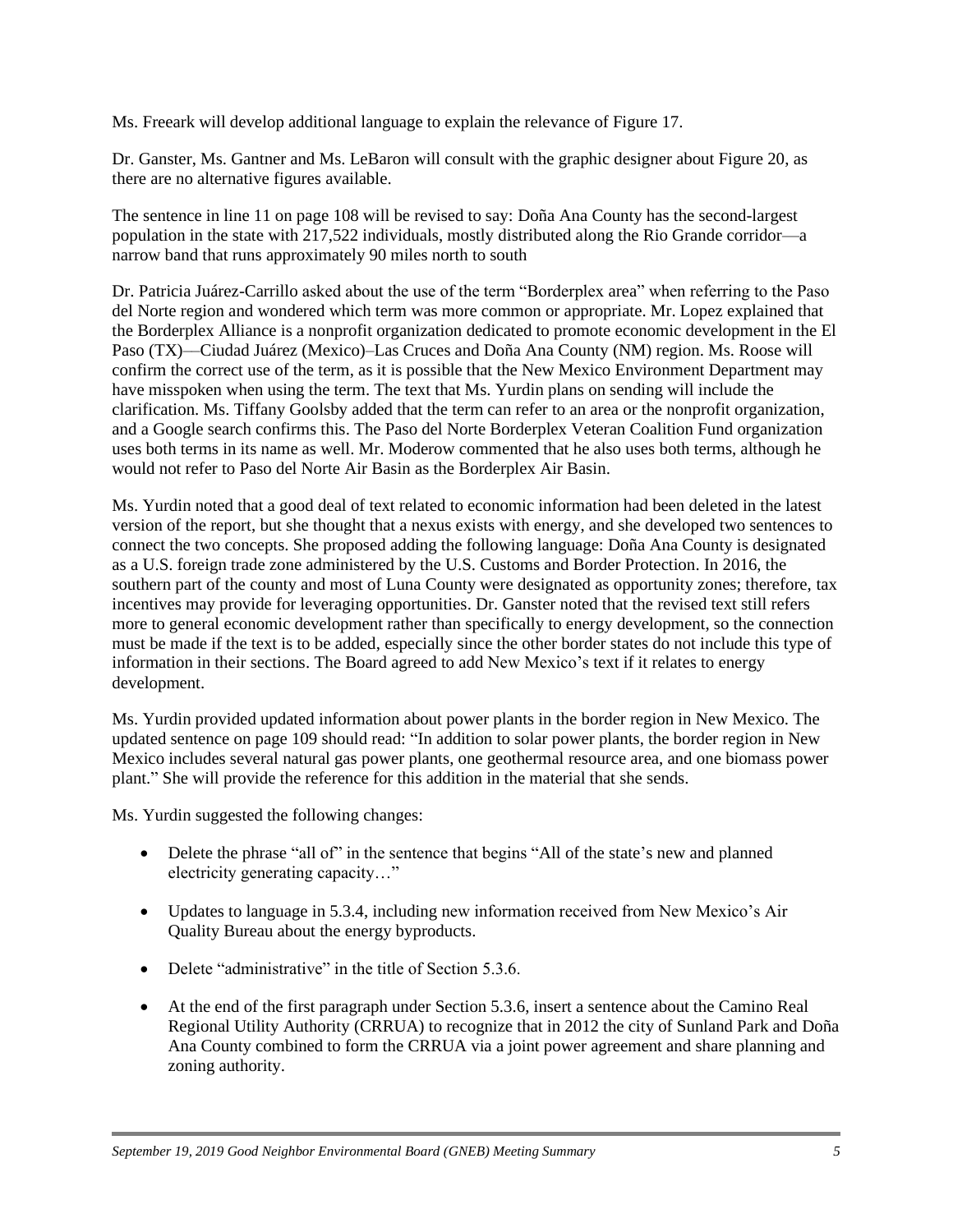unclear as to who supplied this sentence. Ms. Goolsby noted that El Paso, Texas, also purchases power percent ownership; this could be used as the reference. Ms. Yurdin thought that a reference is needed for the following sentence: "Although there are no nuclear generating facilities in New Mexico, the Public Service Company of New Mexico (PMN) owns and purchases power from Palo Verde, a nuclear generating station in Arizona." She and Dr. Ganster were from Palo Verde and may be a potential source for a reference. If a reference cannot be located, GNEB members agreed that the sentence should be deleted. Ms. Roose noted that the PMN website states a 10

 Ms. Goolsby noted that the last sentence in the first paragraph of the Hatch Solar Energy case study should read that El Paso Electric is "a major electricity provider" instead of "the main electricity provider" as stated. Ms. LeBaron also will ensure that the case study references are restored.

The GNEB members discussed Figure 24 and determined that the figure is correct, and Arizona does not have cross-border interconnections. The Board decided not to add a footnote that a cross-border interconnection is planned in Arizona.

Mr. Lopez did not think that the information about electricity capacity described in line 5 of page 133 is correct, so he will research this and provide accurate information. Also, the capacity of Cerro Prieto described in lines 15–18 on page 133 may be outdated, and the way the sentence is worded may be confusing. Mr. Lopez will confirm these figures and rewrite the sentences as necessary. Dr. Sweedler recommended that the sentence, "At its peak in the early 2000s, Cerro Prieto had a capacity of 820 MW." be replaced with "Currently, actual generating capacity is only 330 MW." Mr. Lopez will confirm the current operating capacity and supply a reference.

 Mr. Lopez thought that the following sentence in Section 6.1.2 should be deleted: "San Pedro Mártir is following language for the section: "The wind generation initiative began with the state-operated 10 MW believed to have significant wind resources, as well." Sierra de San Pedro Mártir is not relevant because it is so far away from a major grid that the wind resources will not be developed. He suggested the wind project run by the Baja California State Energy Commission." He will provide his suggested language to update information about wind generation projects in Section 6.1.2.

The Board agreed to remove the word "now" from the third sentence in Section 6.1.4 at Mr. Lopez's suggestion.

# **Next Steps and Schedule**

Ms. Gantner explained that Ms. LeBaron will make the changes discussed during the teleconference, and Dr. Ganster will ensure that the discussions have been captured correctly. If Board members have pictures that they would like included in the report, they will need to submit them to Ms. Gantner. Dr. Ganster, Ms. LeBaron and the graphic designer will work together to prepare the report for publication at the end of December 2019. Ms. Gantner must work out the logistics and details of presenting the report to the Council on Environmental Quality (CEQ).

 If GNEB members have potential topics that Ms. Gantner can present to CEQ for future reports, they should email their ideas to her.

 The process is different for state representatives. EPA will contact governors and the heads of relevant Current board membership expires in March of 2020. Normal Board terms are 2 years. Non-state representatives interested in being reappointed must inform Ms. Gantner, as she is going to begin the full membership drive process. She noted that she does not make the final decision about GNEB membership. state agencies, who then will determine who will serve on the Board.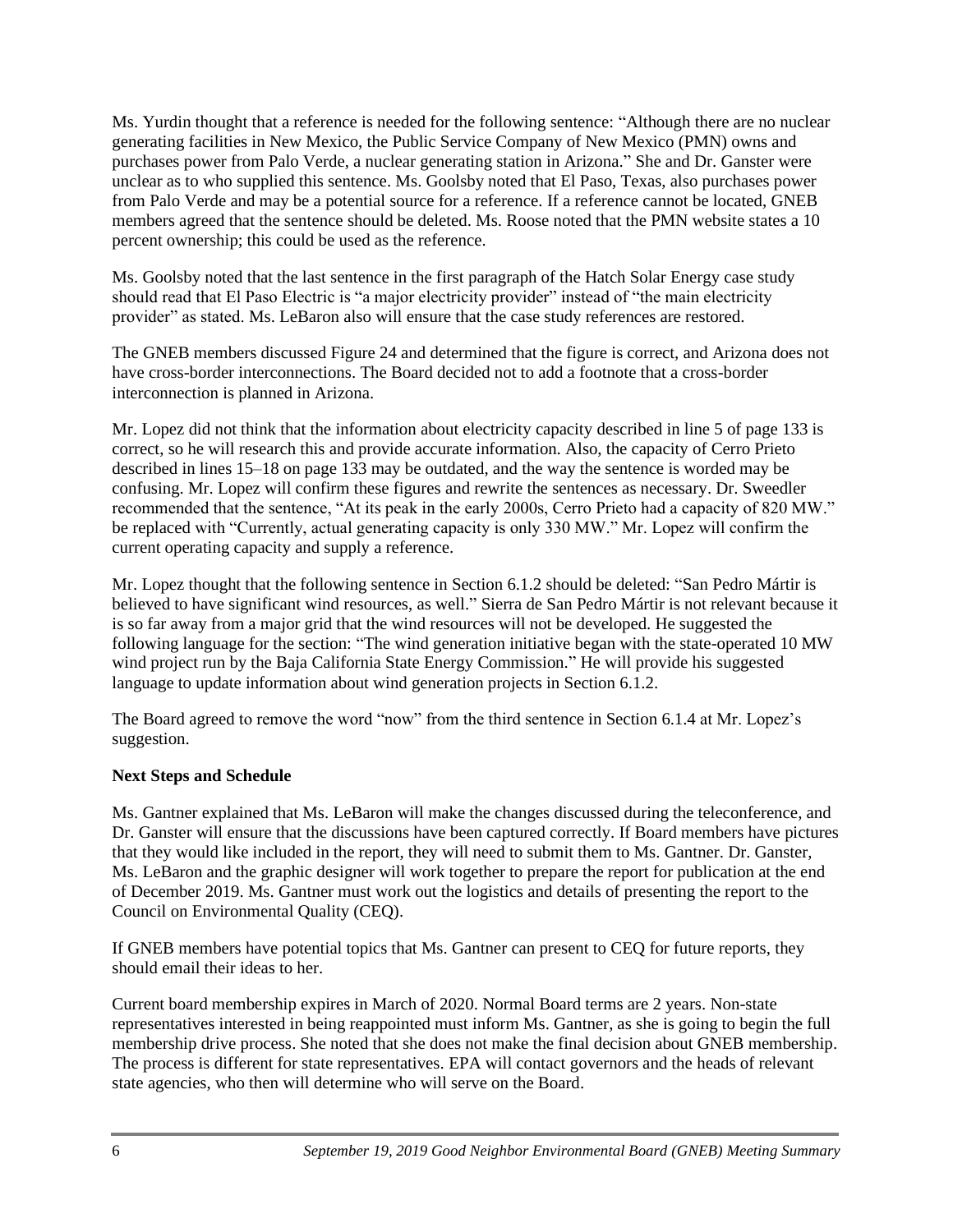# **Adjournment**

 Dr. Ganster thanked the GNEB members for their thoughtful input and discussion. Dr. Sweedler thanked Dr. Ganster for his efforts in finalizing and delivering the 2018 advisory letter within the tight timeframe.

The meeting was adjourned at 3:54 p.m. EDT.

# **Action Items**

- $\triangleright$  GNEB members who have ideas for future report topics will provide them to Ms. Gantner.
- ➢ GNEB members who do not represent states and would like to serve on the Board for an additional term will contact Ms. Gantner.
- $\triangleright$  Ms. Collins will develop a sentence to explain the reduced energy production referenced in Table 6.
- ➢ Mr. Early will:
	- o Attempt to locate a high-resolution map of power plants in Southern California or in just San Diego and Imperial Counties.
	- o Develop a sentence about the closing of San Onofre Nuclear Generating Station for Section 5.1.4.
- ➢ Ms. Freeark will develop additional language to explain the relevance of Figure 17.
- ➢ Dr. Ganster and Mr. Lee will develop the Executive Summary.
- $\triangleright$  Dr. Ganster, Ms. Gantner and Ms. LeBaron will consult with the graphic designer about redrawing Figure 20.
- $\triangleright$  Mr. Lopez will provide accurate information about energy capacity and wind generation for Sections 6.1.1 and 6.1.2.
- ➢ Dr. Payne will develop language for a recommendation about sustainable infrastructure and preparing for future environmental conditions.
- ➢ Ms. Roose will confirm the correct use of the term "Borderplex."
- ➢ Dr. Smith will:
	- o Provide her tracked-changes version of the report to Ms. Gantner to forward to Ms. LeBaron.
	- o Provide language to update Section 4.3 for accuracy.
- $\triangleright$  Mr. Sussman and Mr. Lopez will draft language about the resolution of the negotiations related to gas supply and pipelines contracts for Section 3.1.3.
- $\triangleright$  Ms. Yurdin will submit additional text for Section 5.3 and subsections, including adding language to make information about general growth relate to energy development.
- ➢ Ms. LeBaron will make the following changes to the report:
	- o Ensure the instances of passive voice are minimized, acronyms are standardized, and other punctuation and grammar issues are addressed.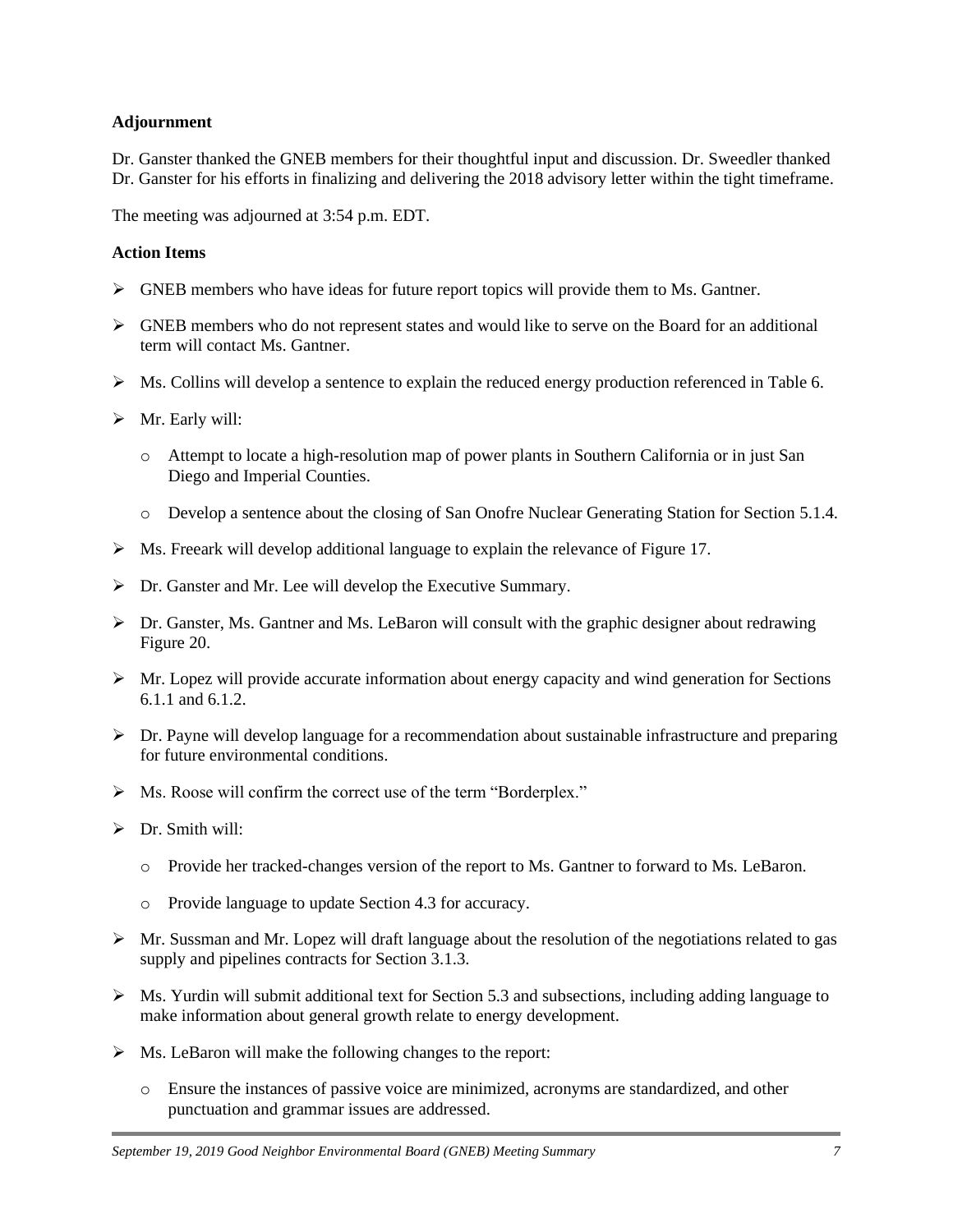- o Reorganize the text in Chapter 2 based on Dr. Smith's tracked-changes version of the report and include the appropriate cross-references discussed during the teleconference.
- o Delete the following sentence on page 44: One Federal Decision strives to ensure a coordinated, predictable, and transparent environmental review for permitting decisions of major infrastructure projects by streamlining the process and clearly defining federal agencies' roles and responsibilities."
- bases had not been fair and equitable. According to the recently appointed director general (CEO) o Delete the following sentence on page 50: The stated reason for the cancellation was that the bid of the Mexican government agency managing the auctions, "we are avoiding the outrageous theft that private industry is doing."
- o Change the title of Section 3.1.3 to "President López Obrador's New Energy Policies."
- o Delete the first two sentences of the first paragraph in Section 3.1.3.
- o Delete the following sentence in Section 3.1.3: In the meantime, the Mexican energy sector remains under the full control of the federal government.
- o Remove the word "now" from the first sentence of Section 3.2.4 and the third sentence in Section 6.1.4.
- o Update Section 4.3 based on text that Dr. Smith submits.
- o Add information about the clean energy mandate of 100 percent by 2045 after the first sentence of the second paragraph of Section 4.7.
- o Update the report with Ms. Yurdin's and Ms. Goolsby's suggested revisions about the New Mexico section, including the information about Doña Ana County in Section 5.3.1 and the Hatch case study.
- o Add NOAA to the list of federal agencies in Recommendation 4.
- o Rewrite Recommendation 8(d) with Mr. Anaya's suggested language.
- o Delete "particularly solar and wind" in Recommendation 11.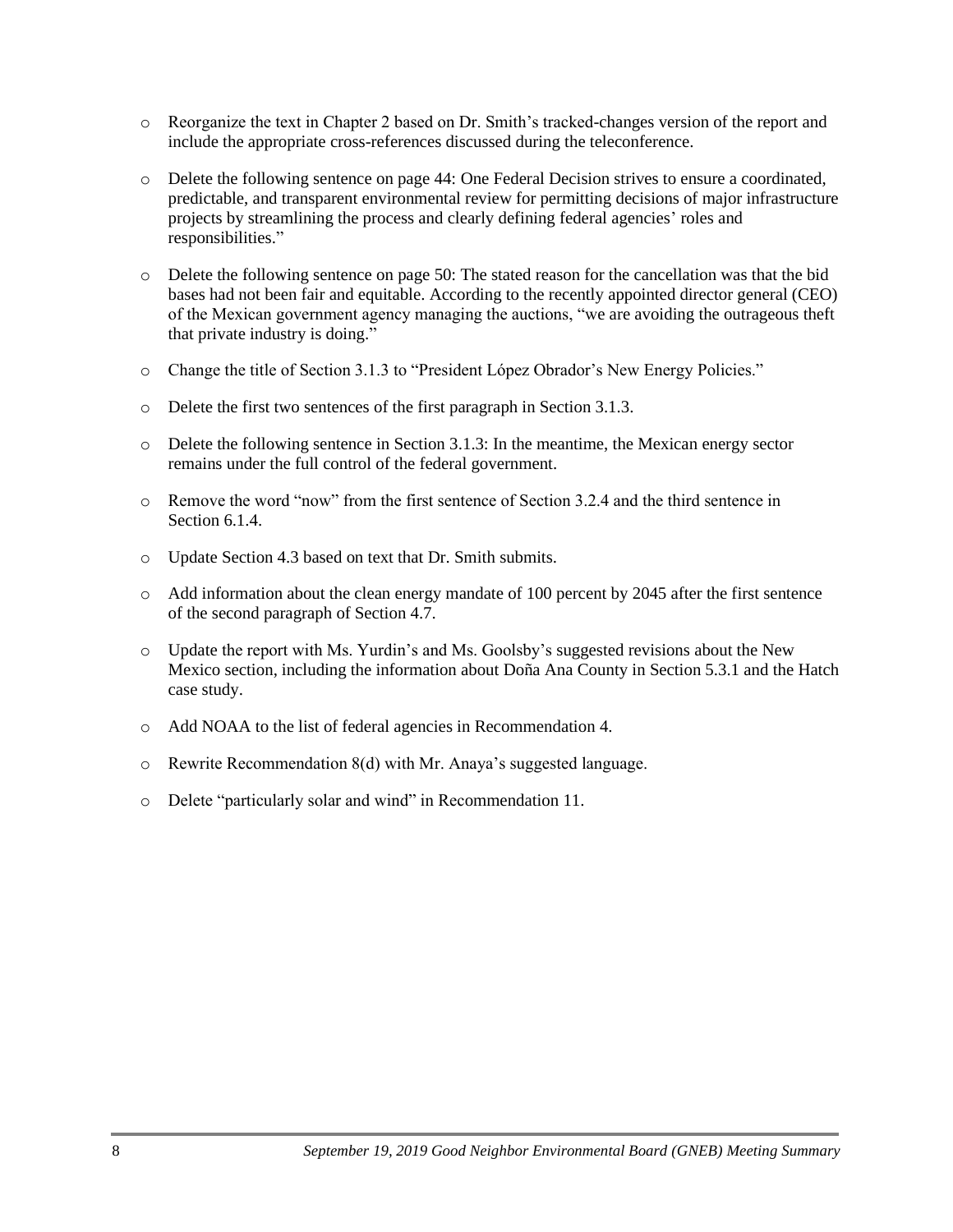#### **Appendix A: Meeting Participants**

## **Chair**

#### **Paul Ganster, Ph.D.**

**Director** Institute for Regional Studies of the Californias San Diego State University San Diego, CA

#### **Nonfederal, State, Local and Tribal Members**

#### **Kimberly Collins, Ph.D.**

Executive Director, Barbara and William Leonard Transportation Center Professor, Department of Public Relations California State University, San Bernardino San Bernardino, CA

#### **Bryan Early**

 Special Advisor to Commissioner McAllister and Advisor to Chair Weisenmiller on Mexico California Energy Commission Sacramento, CA

#### **Michelle Freeark**

Executive Director of Legal and Corporate Services Arizona Generation and Transmission Cooperatives, Inc. Benson, CA

#### **Tiffany Goolsby, AICP**

Senior Planner South Central Council of Governments Mesilla, NM

#### **Patricia M. Juárez-Carrillo, Ph.D.**

Coordinator/Research Associate Center for Inter-American and Border Studies The University of Texas at El Paso El Paso, TX

#### **Justine Kozo, M.P.H.**

Chief, Office of Border Health Public Health Services County of San Diego Health and Human Services Agency San Diego, CA

## **Erik Lee**

Executive Director North American Research Partnership Sierra Vista, AZ

#### **Mario Lopez**

External Affairs Manager IEnova San Diego, CA

#### **Jonathan Niermann**

Commissioner Texas Commission on Environmental Quality Austin, TX

#### **Rob Roy**

Environmental Director Environmental Protection Office La Jolla Band of Luiseno Indians Pauma Valley, CA

#### **Soll A. Sussman**

Managing Director S cubed Studio Austin, TX

#### **Alan Sweedler, Ph.D.**

Professor Emeritus Sustainability Advisory Board City of Del Mar Del Mar, CA

#### **Kristine Yurdin**

Non-Discrimination Coordinator New Mexico Environment Department Santa Fe, NM

#### **Brent Westmoreland**

Executive Director Camino Real Regional Utility Authority Sunland Park, NM

#### **Margaret Wilder, Ph.D.**

Associate Professor School of Geography and Development Center for Latin American Studies University of Arizona Tucson, AZ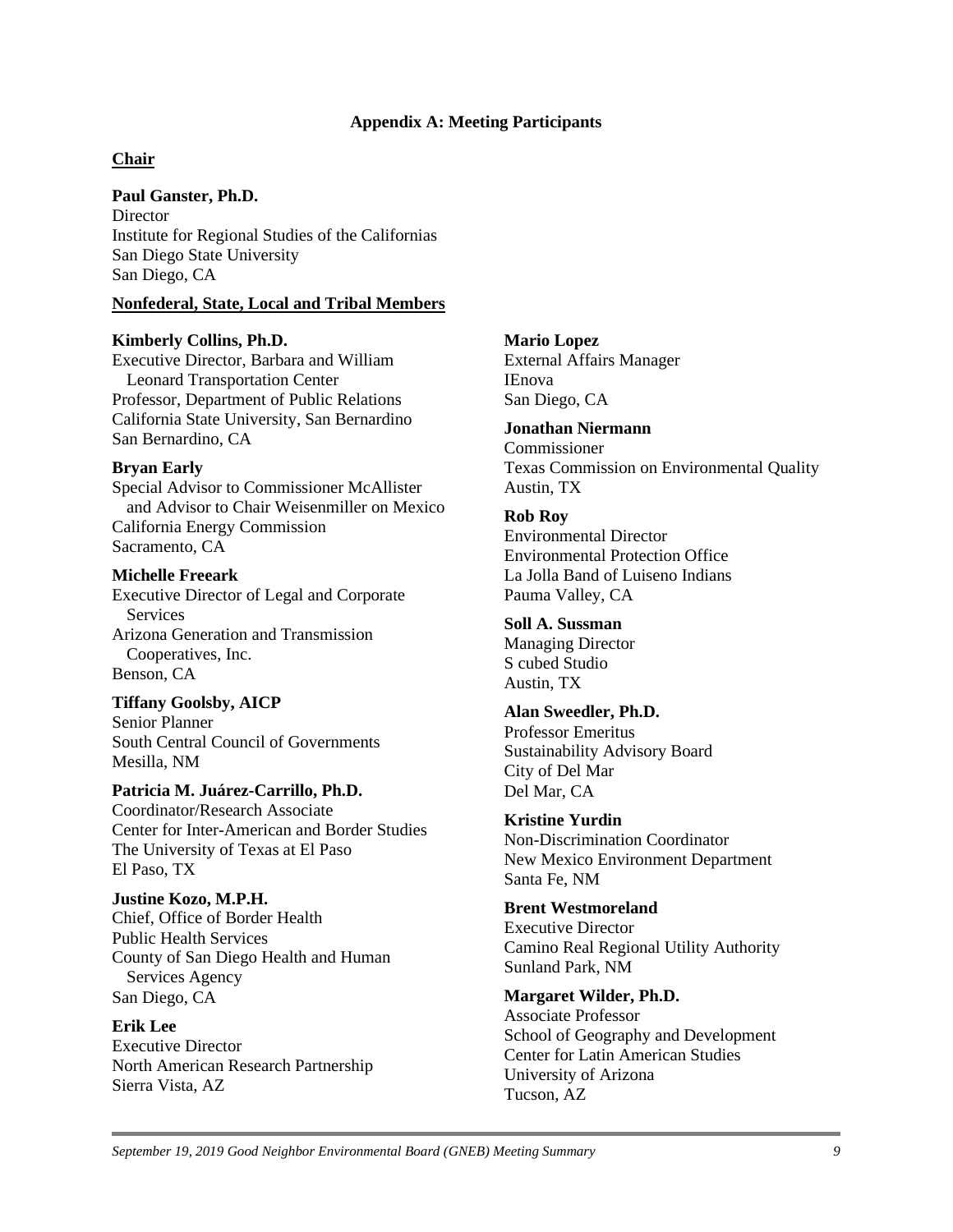#### **Federal Members**

#### *U.S. Department of Agriculture—Natural Resource Conservation Service*

**Salvador Salinas**  State Conservationist Natural Resource Conservation Service U.S. Department of Agriculture Temple, TX

#### *U.S. Department of Commerce—National Oceanic and Atmospheric Administration*  **Jeffrey L. Payne, Ph.D.**

**Director** Office for Coastal Management National Oceanic and Atmospheric Administration U.S. Department of Commerce Mount Pleasant, SC

#### **Federal Alternates**

#### *U.S. Department of Energy*  **Julie A. Smith, Ph.D.**

 U.S. Department of Energy Management and Program Analyst Transmission Permitting and Technical Assistance Division Office of Electricity Washington, D.C.

#### *U.S. Department of Transportation*  **Sylvia Grijalva**

U.S.-Mexico Border Planning Coordinator Federal Highway Administration U.S. Department of Transportation Phoenix, AZ

#### **State Alternates and Other State Personnel**

#### **Eddie Moderow**

Border Affairs Manager Texas Commission on Environmental Quality Austin, TX

**Sara Moore**  Associate Energy Specialist California Energy Commission Sacramento, CA

# **José Luis Palacios**

Border Affairs Intern Texas Commission on Environmental Quality Austin, TX

#### *U.S. Department of Homeland Security*  **Teresa R. Pohlman, Ph.D., LEED, AP**  Executive Director

Sustainability and Environmental Programs Office of the Chief Readiness Support Officer U.S. Department of Homeland Security Washington, D.C.

### *International Boundary and Water Commission*  **Gilbert Anaya**  Division Chief Environmental Management Division U.S. Section International Boundary and Water Commission El Paso, TX

#### **Jim Rizk**

Senior Advisor to Chairman Niermann Texas Commission on Environmental Quality Austin, TX

#### **Rebecca Roose, J.D.**

Water Protection Division Director New Mexico Environment Department Santa Fe, NM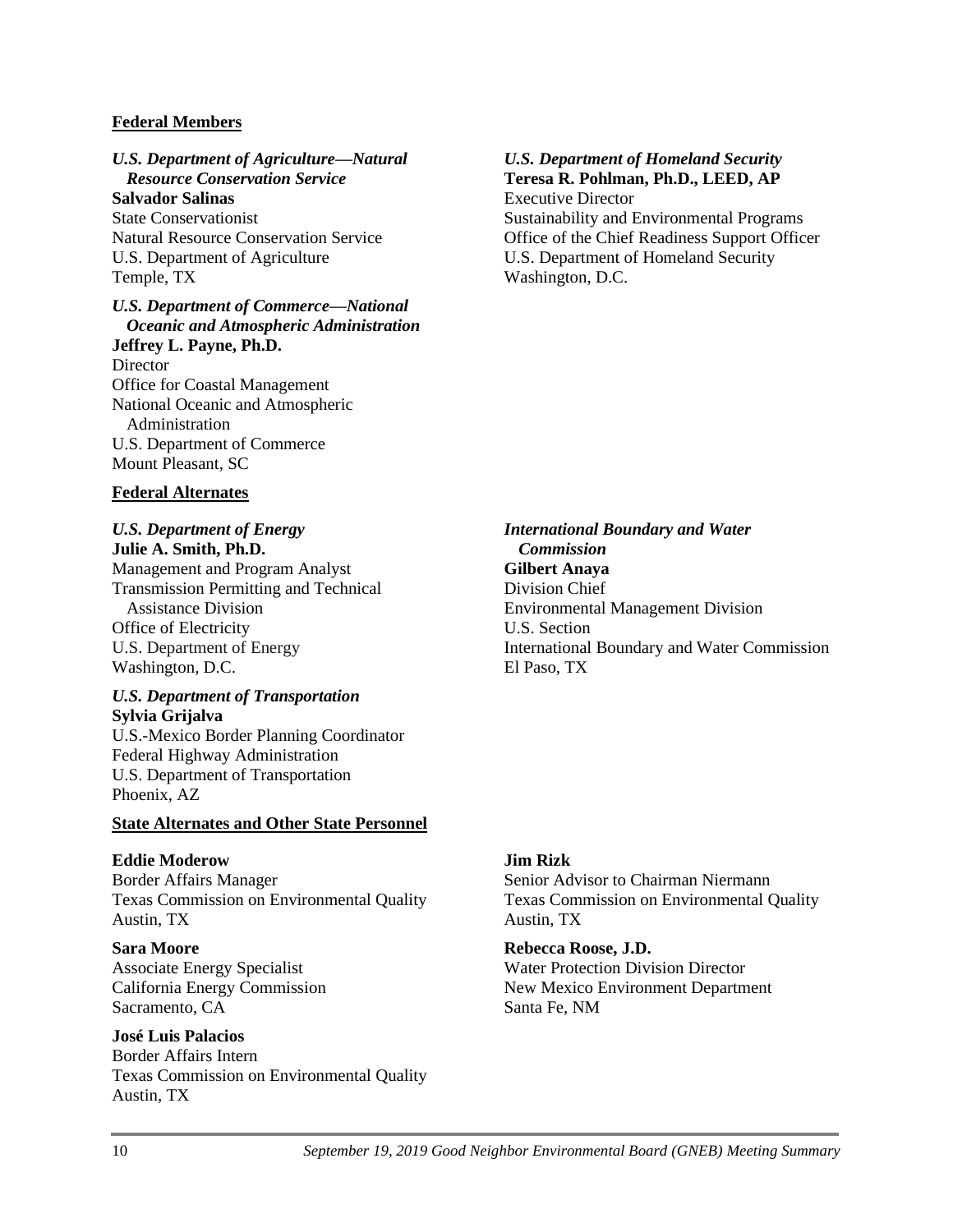### **State Alternates and Other State Personnel (Continued)**

#### **Melanie Scruggs Wictor Wong 2018**

Border Affairs Intern and Graduate Research<br>
Border Affairs Specialist<br>
Region 16 J aredo Intergovernmental Relations Division Texas Commission on Environmental Quality Texas Commission on Environmental Quality Laredo, TX Austin, TX

#### **U.S. Environmental Protection Agency Regional Offices**

# *Region 9*

#### **Jessica Helgesen**

Environmental Health Coordinator and Communications Lead Border 2020 U.S.-Mexico Environmental Program Region 9 U.S. Environmental Protection Agency San Diego, CA

#### **Designated Federal Official**

#### **Ann-Marie Gantner**

Designated Federal Official Good Neighbor Environmental Board Federal Advisory Committee Management Division Office of Resources and Business Operations Office of Mission Support U.S. Environmental Protection Agency Washington, D.C.

#### **Other U.S. Environmental Agency Participant**

#### **Monisha Harris**

**Director** Federal Advisory Committee Management Division Office of Resources and Business Operations Office of Mission Support U.S. Environmental Protection Agency Washington, D.C.

#### **Contractor Support**

#### **Kristen LeBaron**

The Scientific Consulting Group, Inc. Gaithersburg, MD

Region 16, Laredo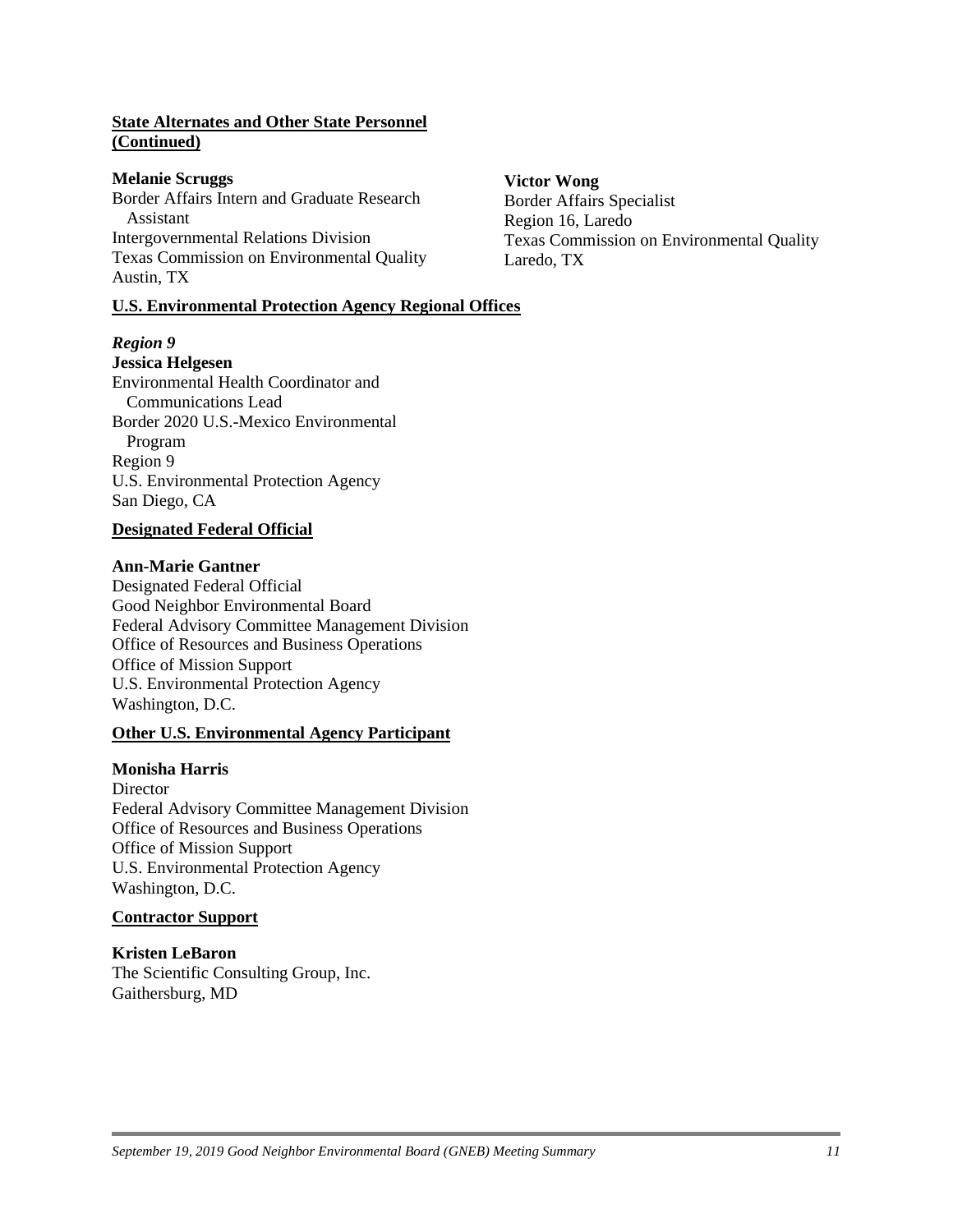# **Appendix B: Teleconference Agenda**



# Good Neighbor Environmental Board

Public Teleconference Discussion of the Draft Report on Energy Transmission in the U.S.-Mexico Border Region

> September 19, 2019 12:00 p.m. – 4:00 p.m. EDT

Call-In Number: 1-202-991-0477 Conference Code: 7706890#

# AGENDA

| $12:00-12:15$ p.m.   | Welcome, Introductions and Overview of Agenda                                                                                                                                                               |
|----------------------|-------------------------------------------------------------------------------------------------------------------------------------------------------------------------------------------------------------|
|                      | Ann-Marie Gantner, Designated Federal Officer<br>Monisha Harris, Federal Advisory Committee Management Office<br>$\bullet$<br>Paul Ganster, Chair, Good Neighbor Environmental Board<br>Board introductions |
| $12:15 - 12:30$ p.m. | <b>Public Comments</b>                                                                                                                                                                                      |
| $12:30-3:45$ p.m.    | Review of Current Draft and Approval of GNEB's 19th Report, <i>Energy Production</i> ,<br>Transportation, and Demand in the Transborder Region: Opportunities and Impacts                                   |
|                      | Overarching concerns or questions on comments<br>Discussion and review of recommendations                                                                                                                   |
| $3:45-4:00$ p.m.     | Next Steps and Schedule                                                                                                                                                                                     |
|                      | Editing and production of report<br>Release of GNEB's 19th report<br>$\bullet$<br>Membership drive                                                                                                          |
| 4:00 p.m.            | Adjournment                                                                                                                                                                                                 |